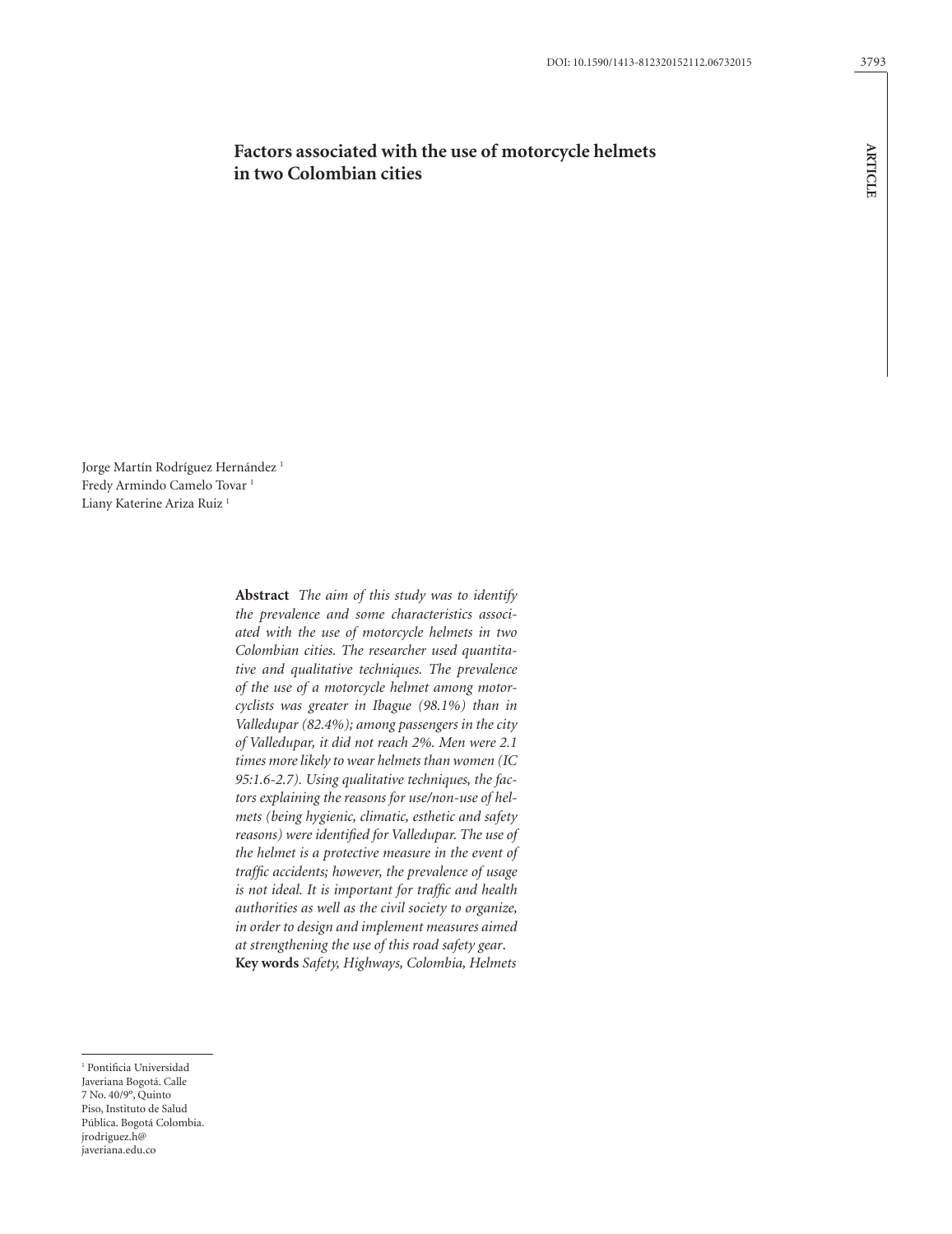# **Introduction**

The 2004 world report on traffic injury (TI) prevention established that such events are a serious public health problem to be discussed in the public agenda and that the number of traffic injuries is increasing<sup>1</sup>. The World Health Organization (WHO) estimates that worldwide every year nearly 1,328 million persons die and another 50 million are injured from traffic injuries<sup>2</sup>. In recent years, in the Western Hemisphere, there have been nearly 150,000 annual deaths due to TI, for an average rate of 16.1/100,000 inhabitants, out of which there is a notorious increase in volume and in proportion of deaths among motorcy- $\text{clists}^{3,4}$ 

In the Western Hemisphere, countries such as Mexico, Peru and Venezuela have standardized mortality rates due to TI at above 20/100,000 inhabitants. Colombia, The United States of America, Argentina, Guatemala, The Dominican Republic, Paraguay, and Brazil, among other countries, have rates of 10-19.9/100,000 inhabitants<sup>4</sup>; whereas countries such as Canada, Cuba and Uruguay have rates lower than 10/100,000 inhabitants<sup>5</sup>.

Colombia belongs to the second group of countries; however, its situation is still troubling. The latest report from the Colombian Institute of Legal Medicine (CILM) estimated that there was a greater number of deaths due to TI in 2013 than those recorded in the past decade. In 2013 the mortality rate reached 13.2/100,000 inhabitants, out of which over 44% of the deceased were motorcyclists<sup>6</sup>. In part, that situation is the result of an astounding increase in motor vehicles, especially motorcycles. It is estimated that nearly 1,600 motorcycle licenses are issued in Colombia every day; that is to say, that there are over 500,000 new motorcycles per year. In 2013, motorcycles became the number one motor vehicle in Colombia7-9.

There is substantial evidence that motorcycle helmets are highly effective for preventing disability and death when motorcyclists are involved in road accidents; however, many motorcyclists do not wear helmets. Some studies aimed at identifying factors associated with the use of road safety helmets have been conducted. On one hand, reports show that older, licensed motorcyclists with a college education and a higher income were more likely to wear a helmet<sup>10</sup>. Environmental studies found positive associations between the use of a helmet and driving in cities, on highways, and in police-surveyed areas<sup>11</sup>. On

the other hand, young men with a lower level of education and no license are less likely to wear a helmet<sup>12</sup>. The main reasons for not wearing a helmet stated in the literature on the topic are discomfort, sensorial limitation, underestimated risk, and negative mindsets regarding the personal road safety helmet<sup>13</sup>.

In the past few years, the World Health Organization has recommended monitoring and surveying the risk factors associated with the occurrence of traffic injuries, such as the use of a safety belt among motor vehicle drivers and passengers, the use of a helmet among motorcycle riders and passengers, the use of child seats for children under five years of age, blood alcohol tests, and measuring driving speeds<sup>5</sup>. As for the use of a helmet, the 2009 road safety regional report stated that 40% of the countries surveyed did not report the use of a helmet or the lack thereof. Among the countries that did, Argentina, Barbados and Jamaica had usage percentages of below 20%; Venezuela, Uruguay, Honduras and USA, reported usage from 50% to 60%; and Chile, Colombia, Canada and Cuba reported usage of above 60%. The use of a helmet is considered a life-saving measure in traffic accidents; it has been associated with reducing the risk of death by up to 40% and the risk of injury by nearly 70%<sup>14,15</sup>.

Ibagué (in the Andean area) and Valledupar (in the Caribbean area) are two middle-sized Colombian cities, 200 Km. and 850 Km., respectively, from Bogotá, the capital of Colombia. These cities were selected taking into account the urban growth rate and the high number of traffic-related injuries and deaths; furthermore, there have not been important road safety interventions in these two cities in recent years<sup>16,17</sup>.

Road safety behavior is linked to the inhabitants' social, cultural, economic, legislative and political context, in a reciprocal relation between the individuals and the society, based on which socially-accepted practices are learned, built, given meaning, and transformed<sup>18-20</sup>. Such learning involves interacting with the society and internalizing the ethics and values of the symbolic-cultural system shared among a social group, which become the basis for establishing what is considered appropriate. Values and ethics are molded into formal, social rules that individuals, States, governments and institutions use as criteria and guiding principles<sup>21-23</sup>.

Before 2012, in Colombia there were few systematic observation studies that measured the use of a road safety helmet and/or other risk factors, which enable monitoring and/or evaluating

3794 Rodríquez Hernández JM et al. Rodríquez Hernández JM *et al.*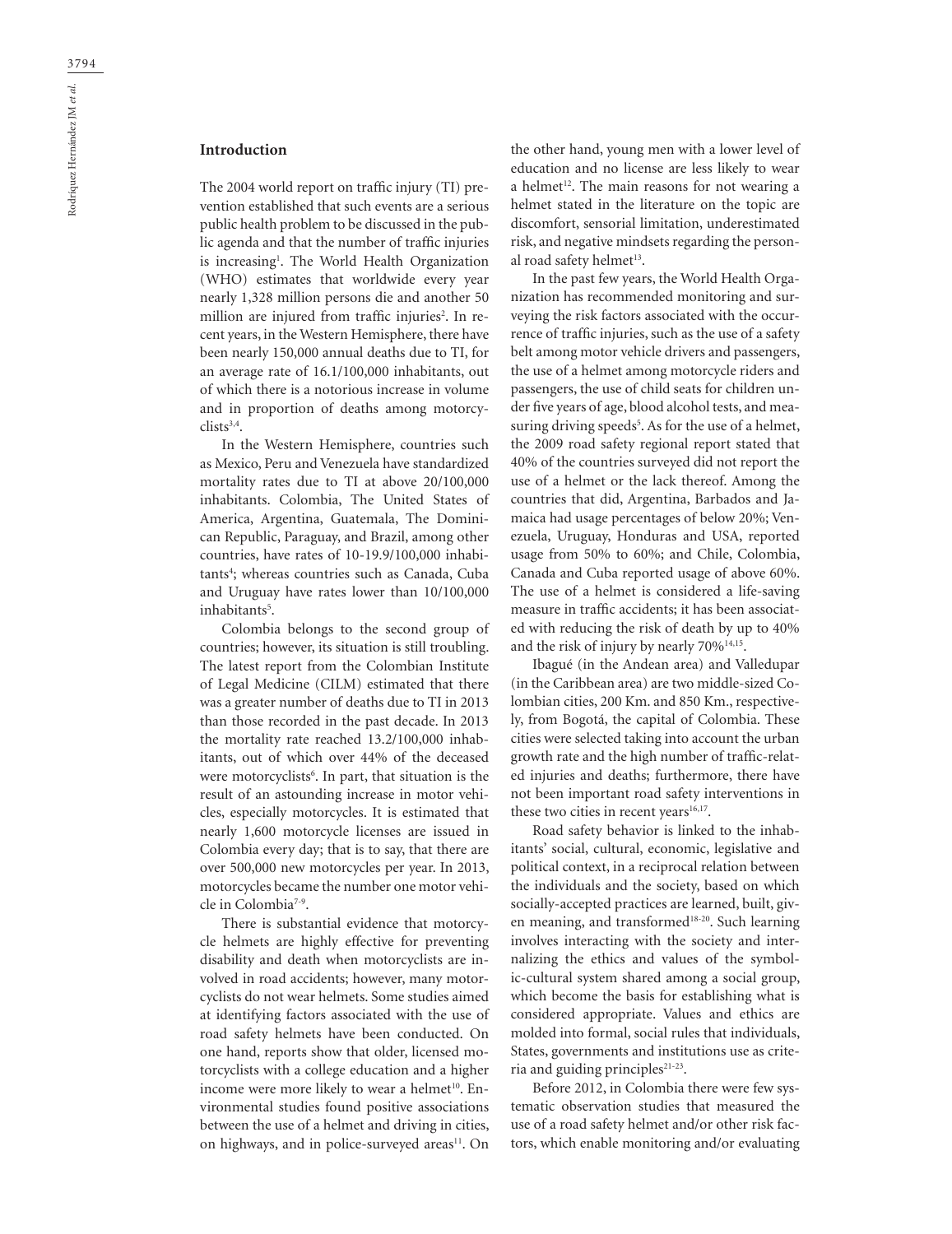the effectiveness of road protection measures, in order to encourage their use. This article aims to determine the prevalence of using a motorcycle helmet and to identify certain road safety behaviors potentially associated with the use of a helmet or the lack thereof in the Colombian cities of Ibagué and Valledupar.

# **Materials and Methods**

This is a combined study that uses quantitative research techniques (transversal observation and analysis) for estimating the prevalence of using a road safety helmet and some possibly associated variables, as well as qualitative research techniques (exploratory and descriptive) for identifying possible reasons for the use/non-use of motorcycle helmets in the cities that are the object of this research (July and August 2013).

The researchers observed a group of motorcyclists and motorcycle passengers and identified the use/non-use of motorcycle helmets in Ibagué and in Valledupar. The observation consisted of a planning process that included the revision, piloting, and standardization of a measuring instrument previously used in Mexico<sup>24</sup>. Then, the researchers selected and trained the persons who observed and recorded the use of road safety gear among drivers, motorcyclists, and passengers (more specifically motorcyclists and passengers), following the parameters established in the protocol25: identifying the sample size and the observation units, selecting the spots where data was to be recorded, systematically selecting the vehicles, conducting observation at traffic lights, and recording the variables, among others.

For calculating the sample size in each one of the cities, the researchers used the formula for calculating finite population samples:

$$
n = \frac{N^{\ast}Z_{\pi}^{2}p^{\ast}q}{d^{2\ast}(N-1) + Z_{\pi}^{2\ast}p^{\ast}q}
$$

Based on a previous study conducted in Mexico<sup>26</sup>, the researchers used the following assumptions: a confidence level  $(Z^2)$  of 95%, with an error margin (*d*) of 2%, a prevalence (*p*) of 75% for the use of a motorcycle helmet. The finite population (*N*) corresponded to the number of motorcycles furnished by the Mobility, Transit and Transportation Secretariat of each city. Additional complementary methodology aspects can be found in a different publication<sup>27</sup>.

The variables analyzed for the motorcyclists were sex, age group, use of a helmet, and the existence of distracting factors. Other items were also recorded, such as the time at which the observation was made, the type of road the vehicle was traveling on, and weather conditions (wet or dry road). The information was recorded in capture masks designed in Microsoft Access, and the capture masks were put through a capture validation process using 10% of the records. The prevalence in the use of a road safety helmet was estimated by sex in each city. For the bivariate analysis, the dependent variable was Prevalence in the use of a road safety helmet and the independent variables used were: City (Valledupar=0, Ibagué=1); Age ( $>59$  years old = 0,  $>=18$  to  $<59$  years old = 1); Sex (Female =  $0$ , Male = 1); Number of Road Lanes (3 Lanes =  $0$ ; 2 Lanes = 1); Distracting Factors (Absent =0; Present = 1); Weather Conditions (Dry Road = 0, Wet Road = 1).

The bivariate analysis was made to identify the possible association between each one of the independent variables and the Use (1) or Nonuse (0) of a road safety helmet. The OR were obtained with confidence intervals (IC) at 95%. A multivariate analysis was made, keeping in mind that the variable City corresponded to a second level of study. The variables with a P value lower than 0.2 were kept in the bivariate analysis. Different interactions were tested (City\*Sex, Sex\*City, among others). The final model included variables with a P value level lower than 0.05.

The qualitative component was used to attempt an understanding of the behavior observed in the Valledupar citizens: non-compliance with traffic regulations and little use of road safety gear such as a helmet, reflective vests, and safety belts (in four-wheel motor vehicles). The researchers identified the need to address such behavior, in order to analyze more in depth the symbolic-cultural system in which they flourish. Therefore, six focus groups were formed and six in-depth interviews were conducted with members of the different transit agencies and authorities, regarding the different aspects of the inhabitants' behavior regarding traffic regulations and the use of road safety gear.

Focus group scripts and transit agency and authority interviews were designed for information gathering. They shared the same main themes but included questions aimed at in-depth analysis according to each agency (Table 1). All the material collected was literally transcribed in order to analyze the contents. Deductive categories were included in every stage of the analysis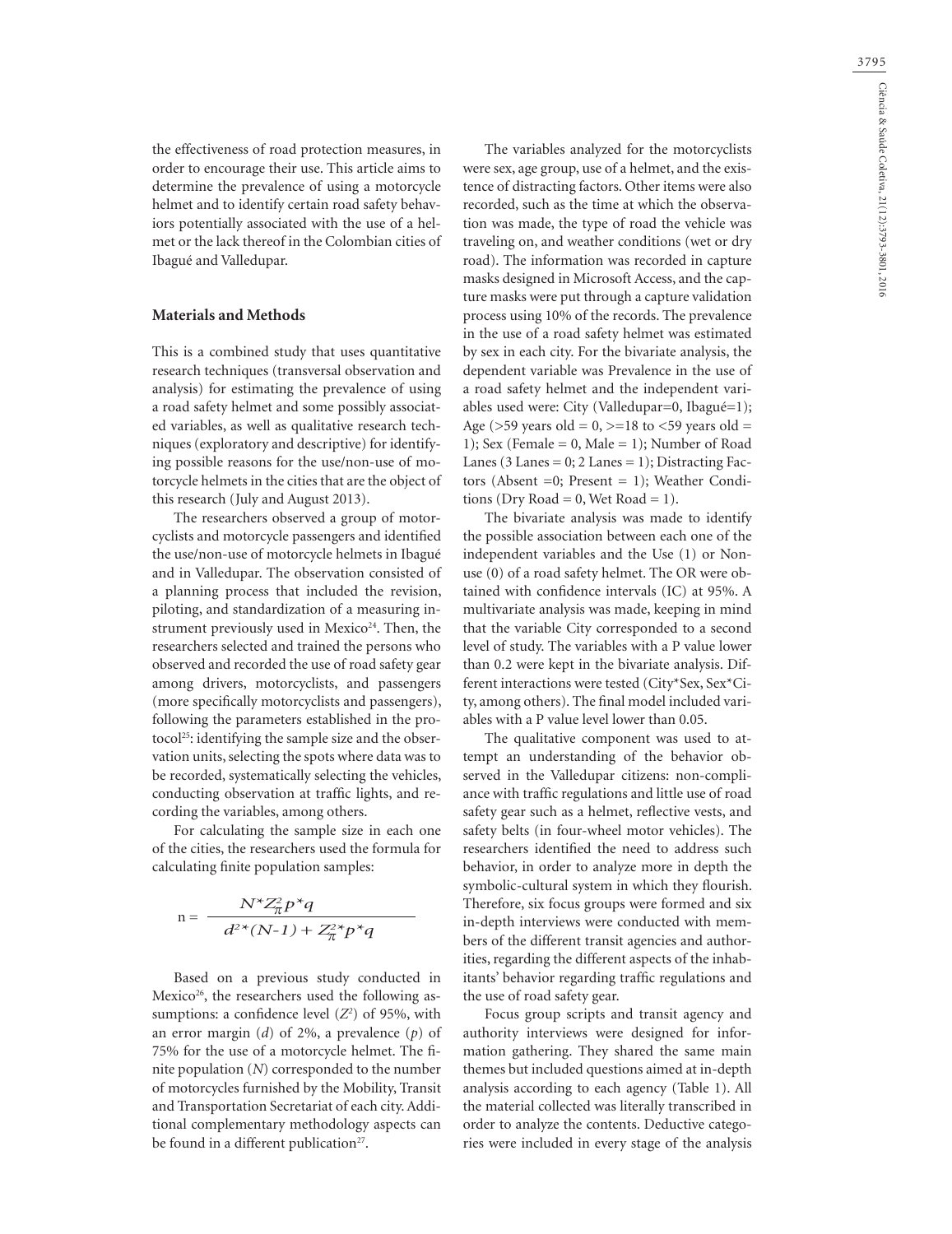| Data Collection Techniques | Population                                                               |  |  |  |  |
|----------------------------|--------------------------------------------------------------------------|--|--|--|--|
| Focus Group 1              | Car and motorcycle drivers                                               |  |  |  |  |
| Focus Group 2              | Motorcycle drivers                                                       |  |  |  |  |
| Focus Group 3              | Taxi drivers                                                             |  |  |  |  |
| Focus Group 4              | <b>Transit Authorities</b>                                               |  |  |  |  |
| Focus Group 5              | Pedestrians                                                              |  |  |  |  |
| Focus Group 6              | Health care workers and people involved in the care of traffic incidents |  |  |  |  |
| Interview 1                | Transit Secretariat functionary                                          |  |  |  |  |
| Interview 2                | Woman injuried in a traffic incident                                     |  |  |  |  |
| Interview 3                | Man injuried in a traffic incident                                       |  |  |  |  |
| Interview 4                | Motorcycle parts store owner                                             |  |  |  |  |
| Interview 5                | Car parts owner                                                          |  |  |  |  |
| Interview 6                | Car parts worker                                                         |  |  |  |  |

based on the research objectives and questions. As the coding process advanced, inductive or emerging categories were included. Using the coded material, the researchers conducted description, triangulation, and information analysis processes, and they articulated the findings with theoretical explanatory elements<sup>28</sup>. Participation in the interviews and focus groups was always voluntary, and also, permission was requested before recording the audio of each activity. All the participants read and signed a written consent form. This research was endorsed by the Universidad Javeriana Center for Development Projects (CENDEX) Ethics and Research Committee in Bogotá.

## **Results**

The minimum sample size was met in each of the cities. The researchers determined a total of 1,020 observations for Ibagué (1,197 observations were made) and a sample of 2,128 observations were estimated for Valledupar (2,783 observations were made).

The motorcyclists' prevalence of the use of a motorcycle helmet was greater in Ibagué (98.1%) than in Valledupar (82.4%), see Table 2. The passengers' prevalence of the use of a motorcycle helmet was considerably greater in Ibagué (95.6%) than in Valledupar (1.2%), see Graph 1*.* Men had greater prevalence of the use of a motorcycle helmet than women ( $p = 0.0001$ ); and there were no statistically significant differences among the different age groups, weather variations, and the

prevalence of the use of a motorcycle helmet (P  $> 0.05$ ).

Using the bivariate analysis, it was established that the possibility of using a motorcycle helmet was much greater in Ibagué than in Valledupar  $(OR = 10.8$  IC 95%: 7.1-16.5) among men than among women (OR = 1.61 IC 95%: 1.2-2.07), among motorcyclists who became distracted at traffic lights using their mobile phone, lighting a cigarette, etc... (OR = 4.7 IC:  $95\%$  2.3-9.6). It is possible that this was a statistical correlation and not necessarily a cause-effect association. Motorcyclists showed less probability of using a helmet on smaller roads (OR =  $0.11$  IC: 95% 0.06-0.19), possibly because they perceived less risk as there is less traffic on such roads; there was no association between weather variations and the probability of using a road safety helmet in the two cities under study (OR =  $0.62$  IC:  $95\%$  0.38-1.00) (Table 3).

The multiple analysis included the variables used in the bivariate analysis that had a significance level lower than 0.2. The final model included the variables with a significance level lower than 0.05. For this study, the multivariate level showed that the greatest predicting factor for using a motorcycle helmet was City, with more probability of usage in Ibagué than in Valledupar  $(OR<sub>s</sub> = 11.1$  IC 95%: 5.6-16.5). Sex showed a negative confusion, with a slightly greater probability of using a helmet among men than among women, adjusted by the rest of the variables included in the model:  $(OR<sub>a</sub>: 2.0 IC 95%: 1.5-2.7).$ No association was found in the multivariate model between using a safety helmet and the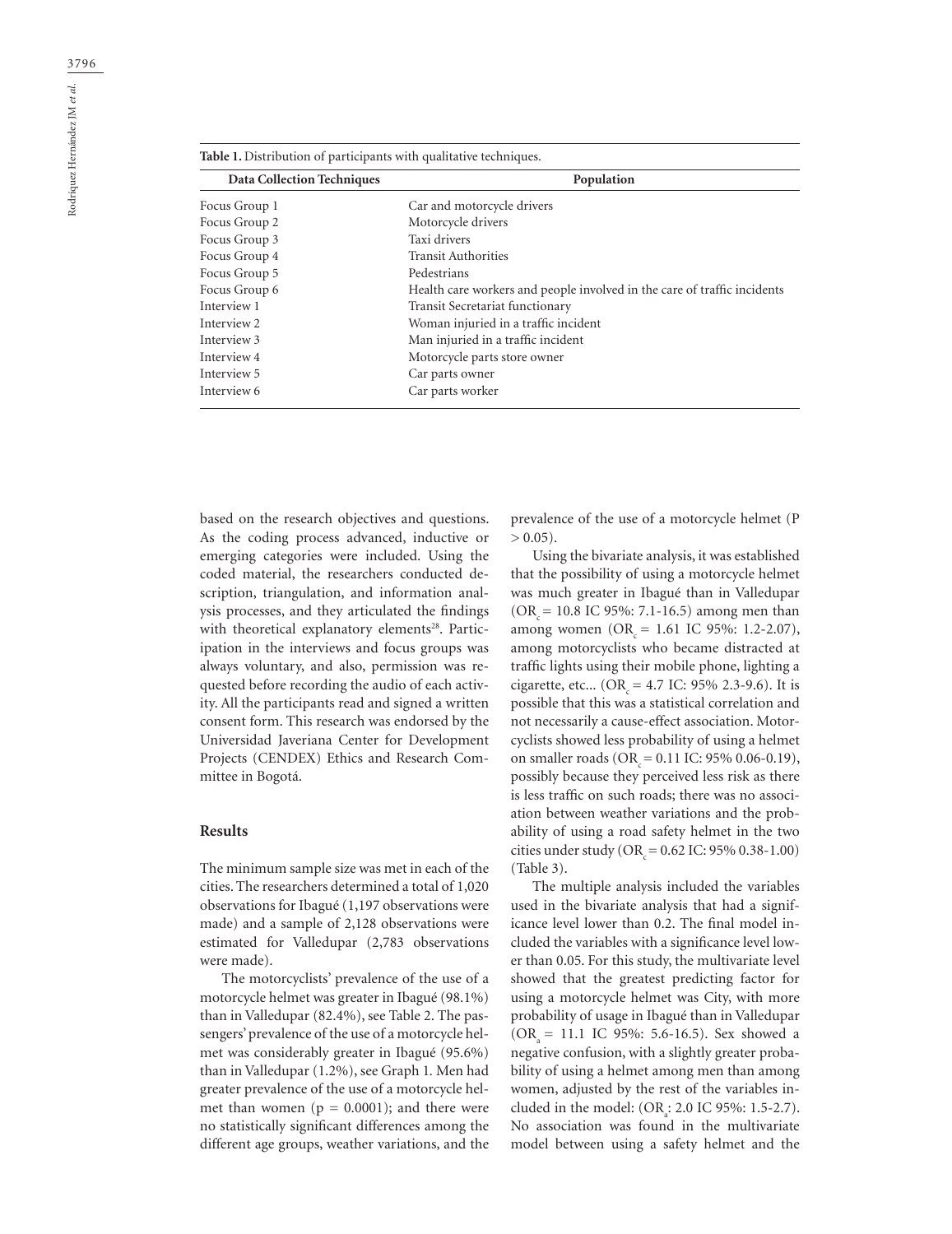| Characteristics/Participants | <b>Helmet Use</b> |      |             |      |                       |         |
|------------------------------|-------------------|------|-------------|------|-----------------------|---------|
|                              | <b>Yes</b>        |      | No.         |      | <b>ORc</b>            | P value |
|                              | $\mathbf n$       | $\%$ | $\mathbf n$ | $\%$ | (IC 95%)              |         |
| City                         |                   |      |             |      |                       |         |
| Valledupar (Ref.)            | 2291              | 82.4 | 489         | 17.6 | 1                     | 0.0001  |
| Ibagué                       | 1163              | 98.1 | 23          | 1.9  | $10.8(7.1 - 16.5)$    |         |
| Sex                          |                   |      |             |      |                       |         |
| Female (Ref.)                | 376               | 81.7 | 84          | 18.3 | 1                     | 0.0001  |
| Male                         | 3078              | 87.8 | 428         | 12.2 | $1.61(1.2 - 2.1)$     |         |
| Age Group                    |                   |      |             |      |                       |         |
| $> 59$ (Ref.)                | 13                | 92.9 | 1           | 7.1  | 1                     | 0.51    |
| $\geq 18$ a $\leq 59$        | 3441              | 87.1 | 511         | 12.9 | $0.52(0.7 - 3.9)$     |         |
| Distractor                   |                   |      |             |      |                       |         |
| Absent (Ref.)                | 3195              | 86.5 | 500         | 13.5 |                       | 0.0001  |
| Present                      | 242               | 96.8 | 8           | 3.2  | $4.7(2.3 - 9.6)$      |         |
| Number of Lanes              |                   |      |             |      |                       |         |
| Three lanes (Ref.)           | 706               | 98.1 | 14          | 1.9  | 1                     | 0.0001  |
| Two lanes                    | 2748              | 84.6 | 498         | 15.4 | $0.11(0.06 - 0.19)$   |         |
| Weather conditions           |                   |      |             |      |                       |         |
| $Dry$ (Ref.)                 | 3365              | 87.3 | 491         | 12.7 | 1                     | 0.052   |
| Light rainfall               | 89                | 80.9 | 21          | 19.1 | $0.62$ $(0.38 - 1.0)$ |         |

**Table 2.** Bivariate analysis. Characteristics associated to the use and no use of helmets in Ibague drivers and motorcyclists Valledupar.





**Table 3.** Multivariate analysis. Chance of helmet use Ibague drivers and motorcyclists Valledupar.

|                    | ORa  | IC 95%       |
|--------------------|------|--------------|
| City               |      |              |
| Valledupar (Ref.)  | 1    |              |
| Ibagué             | 11.1 | $5.6 - 21.9$ |
| Sex                |      |              |
| Female (Ref.)      | 1    |              |
| Male               | 2.0  | $1.5 - 2.7$  |
| Distractor         |      |              |
| Absent (Ref.)      | 1    |              |
| Present            | 1.1  | $0.52 - 2.4$ |
| Number of lanes    |      |              |
| Three lanes (Ref.) | 1    |              |
| Two lanes          | 0.99 | $0.42 - 2.3$ |
| Weather conditions |      |              |
| Dry (Ref.)         | 1    |              |
| Light rainfall     | 0.66 | $0.4 - 1.1$  |

variables Distracting Factors, Number of Lanes, and Weather.

Using the qualitative techniques, the researchers identified that individuals thought it normal for a helmet to be used only by the motorcyclist, which partly explained the low prevalence of the use of a road safety helmet by motorcycle pas-

sengers in Valledupar (Figure 1). Upon inquiring about the reasons behind this behavior, the inhabitants and the authorities said that it was related to the unauthorized practice known as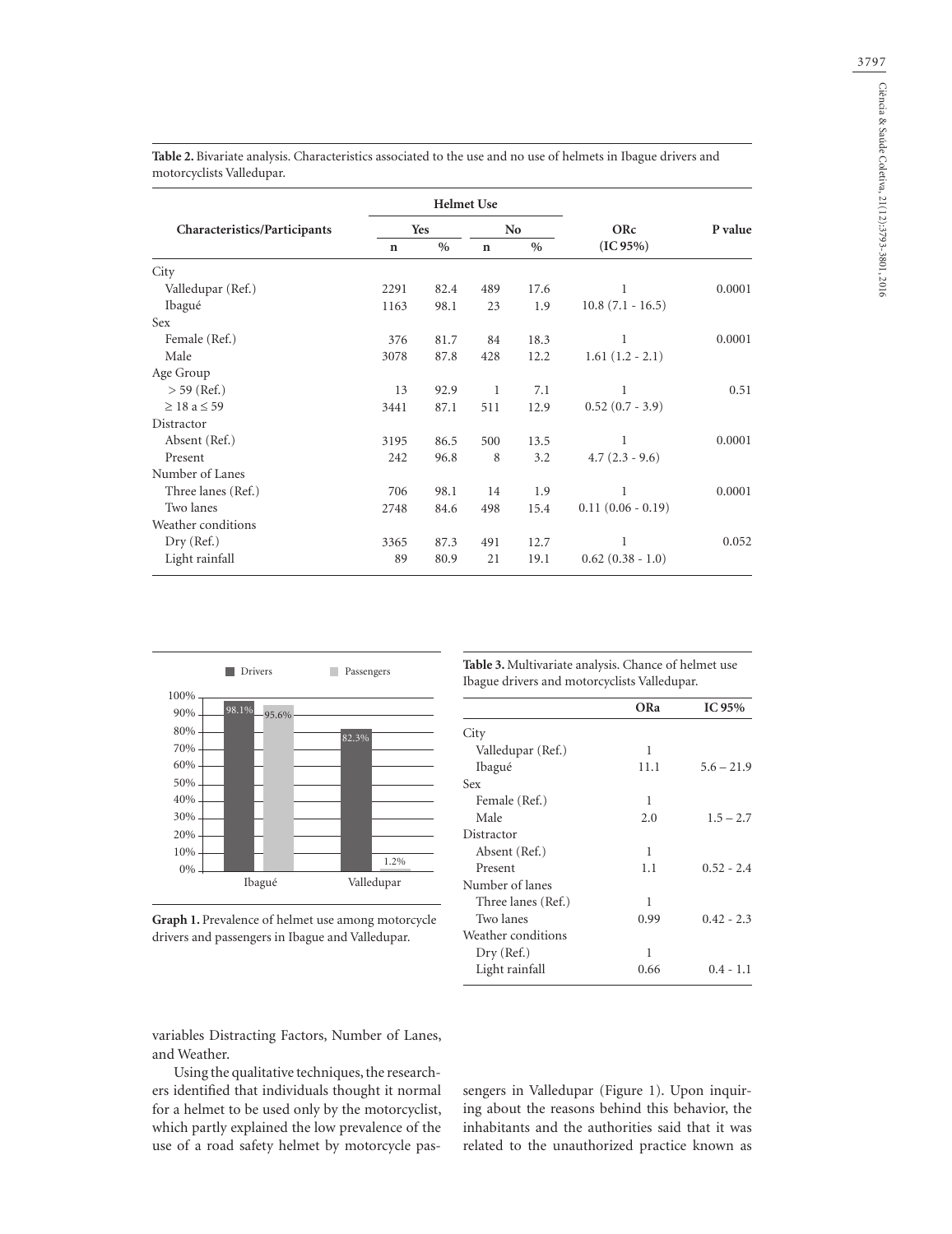



**Figure 1.** Explanatory hypothesis to no helmet use in Valledupar, 2014.

*mototaxi* – motorcycles transporting passengers for pay. That informal means of transportation has made people refuse to use a motorcycle helmet when they travel as passengers for hygienic reasons, because of the heat, and for security reasons; they say that the helmets might be sprayed with dazing substances, to facilitate robbery and other crimes. In the case of women, aesthetic reasons were further cause for not using a road safety helmet.

The difficulty in controlling the *mototaxis* and in presenting the inhabitants with alternatives to the "public" use of motorcycle helmets has made the authorities mainly demand that motorcyclists use helmets; not so much passengers. In general, the population identified the authorities' limitations in controlling and penalizing the non-use of motorcycle helmets but the population also showed reluctance in cooperating.

The researchers also identified the incorrect use of helmets by a large number of the population. They wore it unbuckled, loosely placed on their head, hanging from their elbows or placed on their knees, and they only put it on properly when they noticed the presence of a traffic police agent. Upon inquiring about the importance of

a motorcycle helmet as safety gear, the persons interviewed gave more importance to the use of a helmet to avoid a ticket than as safety gear. Generally speaking, offenders were not socially or legally sanctioned for not using a motorcycle helmet.

#### **Discussion**

There seems to be a differential use of road safety gear according to geographic region in different countries and Colombia is no exception to the rule. This study found greater prevalence of the use of a motorcycle helmet in Ibagué than in Valledupar; the statistics shown in the latter city may be related to geographic location (as Valledupar is far from the main Colombian State capitals) and to the city's lower social and economic development. This is consistent with other researchers' findings, who reported greater use of a road safety helmet in the geographically central regions<sup>29,30</sup>, where compliance with road safety laws and regulations is more controlled and where there are also reinforcement activities aimed at developing greater respect for the rules

3798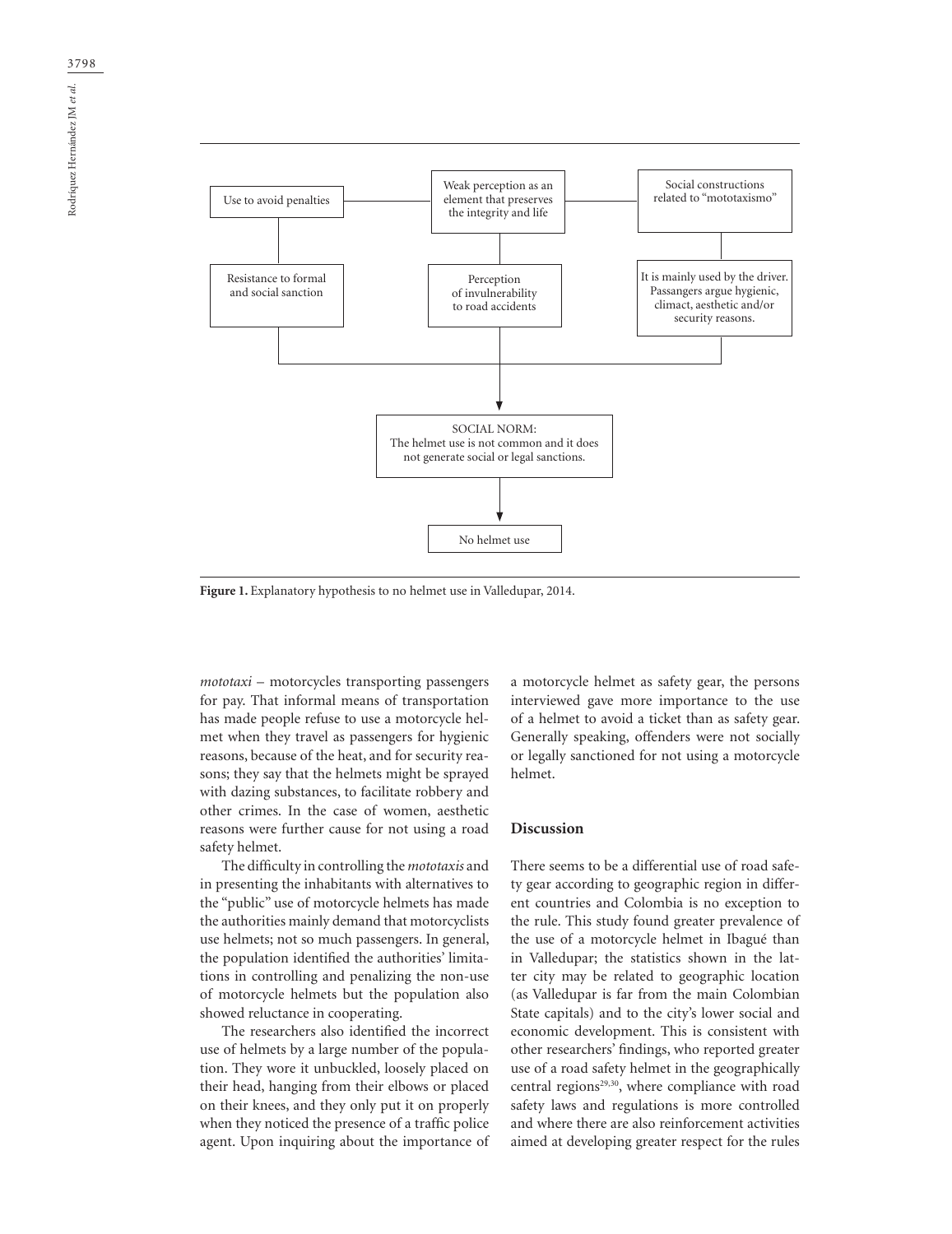and regulations. This level of control might not be applied in other regions due to cultural or financial circumstances. Certain studies conducted by Argentinian authors suggest that this geographic gradient might also be present within the cities. Reports show that the use of a motorcycle helmet is greater in the more developed, central areas of a city, probably thanks to greater police presence in those areas<sup>31</sup>. This is consistent with the findings of US researchers, who state that in suburban, rural and peripheral areas fewer motorcyclists use road safety gear<sup>32</sup>.

Even though Colombia has laws and regulations regarding the mandatory use of motorcycle helmets, compliance with such regulations is problematic $33,34$ . Using qualitative techniques, the researchers observed, especially in Valledupar, that compliance with the road safety laws and regulations is weak, and that the perception of risk and the possibility of being pulled over and sanctioned by the traffic authorities is low. As results showed, especially female passengers do not use a motorcycle helmet for climatic, aesthetic, and hygienic reasons. In Valledupar, as part of the symbolic and cultural context relating to helmet usage behavior, the researchers identified that this piece of road safety gear is not perceived as an object that guarantees safety and protects life; instead, it is used to avoid a traffic ticket and, therefore, it is used in an intermittent, incorrect fashion.

The authorities' limited ability to enforce control and the population's reluctance to cooperate encourage and reinforce non-compliance with road safety laws and regulations. This situation hinders a change in mindset regarding the importance of the willingness of motorcyclists, and especially passengers, to use a road safety helmet, because the current behavior is socially accepted in Valledupar. Working at improving the cultural concepts relating to the use of a motorcycle helmet is key to a change among the population concerning such bad practices. In addition, it is important to analyze the origins of the social construct of "being a motorcyclist" and certain contextual identity factors linked to road safety<sup>35</sup>.

Women's prevalence of the use of a motorcycle helmet, as found in this study, does not coincide with previous studies that reported women's greater probability of using a motorcycle helmet and, in general, their safer road behavior as compared to men<sup>31,36-39</sup>. This study found no association between weather conditions (rainy days with wet roads) and the use of a motorcycle helmet, which goes against the reports of Argentinian researchers from Mar de Plata, who stated a positive association between rainy weather (wet roads) and the use of a motorcycle helmet<sup>39</sup>. In addition, no differences were found in the inhabitants' use of a motorcycle helmet according to age group; however, the age range taken into account for observation was very wide (18 to 59 years of age) and it might have hidden a lesser use of a motorcycle helmet among young adults, as this age group has been described in the literature on the topic as the most inclined not to use the proper personal road safety gear $12,13,30$ .

The results of this study show the need to increase efforts aimed at ensuring compliance with the applicable road safety laws and regulations in Colombia, especially among motorcycle passengers and in hot weather areas. To do so, it is imperative to reinforce the efforts of the control agencies, in order to promote the use of life-saving gear, such as a motorcycle helmet<sup>40,41</sup>. Along those lines, in December 2014, Valledupar authorities issued Decree 00396 to promote road safety $42$ . Due to the above, preliminary reports stated the startup of a safe, affordable (the fare is 0.25 cents of a dollar) mass public transit system, thus discouraging the use of motorcycles as a means of transportation. In addition, Valledupar has seen an increase in the number of traffic police officers, to control the city's road safety. They supervise and encourage the use of a motorcycle helmet among motorcyclists as well as motorcycle passengers, and oversee compliance with road safety rules. All of the above has decreased the traffic accident rate in the city<sup>43,44</sup>.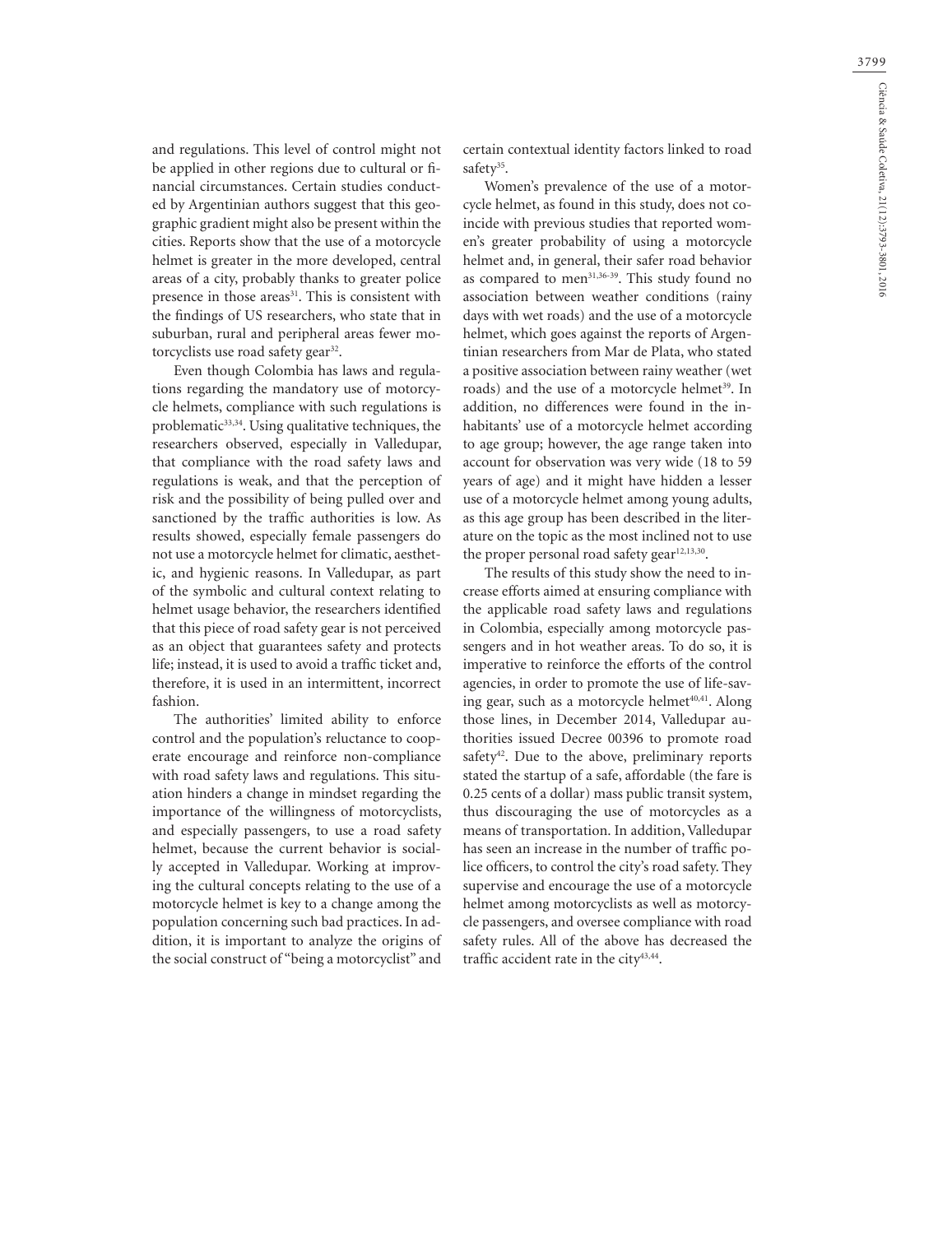# **Collaborations**

JMR Hernández, FAC Tovar and LKA Ruiz participated equally in all stages of preparation of the article.

### **Acknowledgements**

Special thanks to Colciencias and Pontificia Universidad Javeriana for their support and for co-financing this paper. It is included in the project *Caracterización e identificación de factores de riesgo asociados a lesiones causadas por el tránsito para el diseño de intervenciones efectivas en dos ciudades de Colombia* (Characterizing and Identifying Risk Factors Associated with Traffic Injuries, to Design Effective Interventions in Two Colombian Cities).

### **References**

- Word Health Organization (WHO). *World Report*  1. *on prevention of road traffic injuries*. [accesado 2012 abr 1]. Disponible en: http://whqlibdoc.who.int/paho/2004/927531599X.pdf
- Word Health Organization (WHO). Global Status re-2. port on road safety 2013. Supporting a decade of action. Geneve: WHO; 2013.
- Pan American Health Organization (PAHO). Road 3. Safety Facts in the Region ot the Américas. Washington (PAHO); 2013.
- Morais Neto OL, Montenegro M de M, Monteiro RA, Siqueira Júnior JB, da Silva MM, de Lima CM, Miranda LO, Malta DC, da Silva Junior JB. Mortalidade por Acidentes de Transporte Terrestre no Brasil na última década: tendência e aglomerados de risco. *Cien Saude Colet* 2012; 17(9):2223-2236. 4.
- Organización Panamericana de la Salud (OPAS). *Informe sobre el Estado de la Seguridad Vial en la Región de las Américas*. Washington: OPAS; 2009. 5.
- Castillo DA. Comportamiento de lesiones y muertes 6. por accidente de transporte, Colombia, 2013. In: Instituto Colombiano de Medicina Legal. *Forensis, 2013: Datos para la vida*. Bogotá: Imprenta Nacional; 2014. p. 169-224.
- Colombia. Ministerio de Transporte*. Registro Úni-*7. *co Nacional de Tránsito del Ministerio de Trasporte de Colombia*. [accesado 2014 ene 1]. Disponible en: www. minstransporte.gov.co
- Fundación Ciudad Humana & Fondo Nacional de Pre-8. vención Vial. *Caracterización de los motociclistas colombianos*. [accesado 2013 sep 1]. Disponible en: http:// www.fpv.org.co/uploads/repositorio/informemotos. pdf
- Rodríguez JM. Situacion de las lesiones de motocicle-9. ta, el caso de Colombia. In: Hijar M, organizador. *Los accidentes como problema de salud publica en México: retos y oportunidades*. México: Intersistemas S.A; 2014. p. 209-228.
- 10. Hung DV, Stevenson MR, Ivers RQ. Barriers to, and factors associated, with observed motorcycle helmet use in Vietnam. *Accid Anal Prev* 2008; 40(4):1627-1633.
- 11. Gkritza K. Modeling motorcycle helmet use in Iowa: evidence from six roadside observational surveys. *Accid Anal Prev* 2009; 41(3):479-484.
- 12. Sreedharan J, Muttappillymyalil J, Divakaran B, Haran JC. Determinants of safety helmet use among motorcyclists in Kerala, India. *J Inj Violence Res* 2010; 2(1):49- 54.
- Papadakaki M, Tzamalouka G, Orsi C, Kritikos A, Mo-13. randi A, Gnardellis C, Chliaoutakis J. Barriers and facilitators of helmet use in a Greek sample of motorcycle riders: Which evidence? *Traffic Psychol Behav* 2013; 18:189-198
- 14. Larson K, Henning K. Implementing proven road safety interventios saves lives. *Int J Care Injured* 2013; 44(S4):S3.
- 15. Liu BC, Ivers R, Norton R, Boufous S, Blows S, Lo SK. Helmets for preventing injury in motorcycle riders (Review). *Cochrane Database of Systematic Reviews* 2008; 1:CD004333.
- Fondo de Prevención Vial de Colombia. *Estadísticas*  16. *Departamentales 2010.* [accesado 2015 mayo 1]. Disponible en: http://www.fonprevial.org.co/investigacion/estadisticas